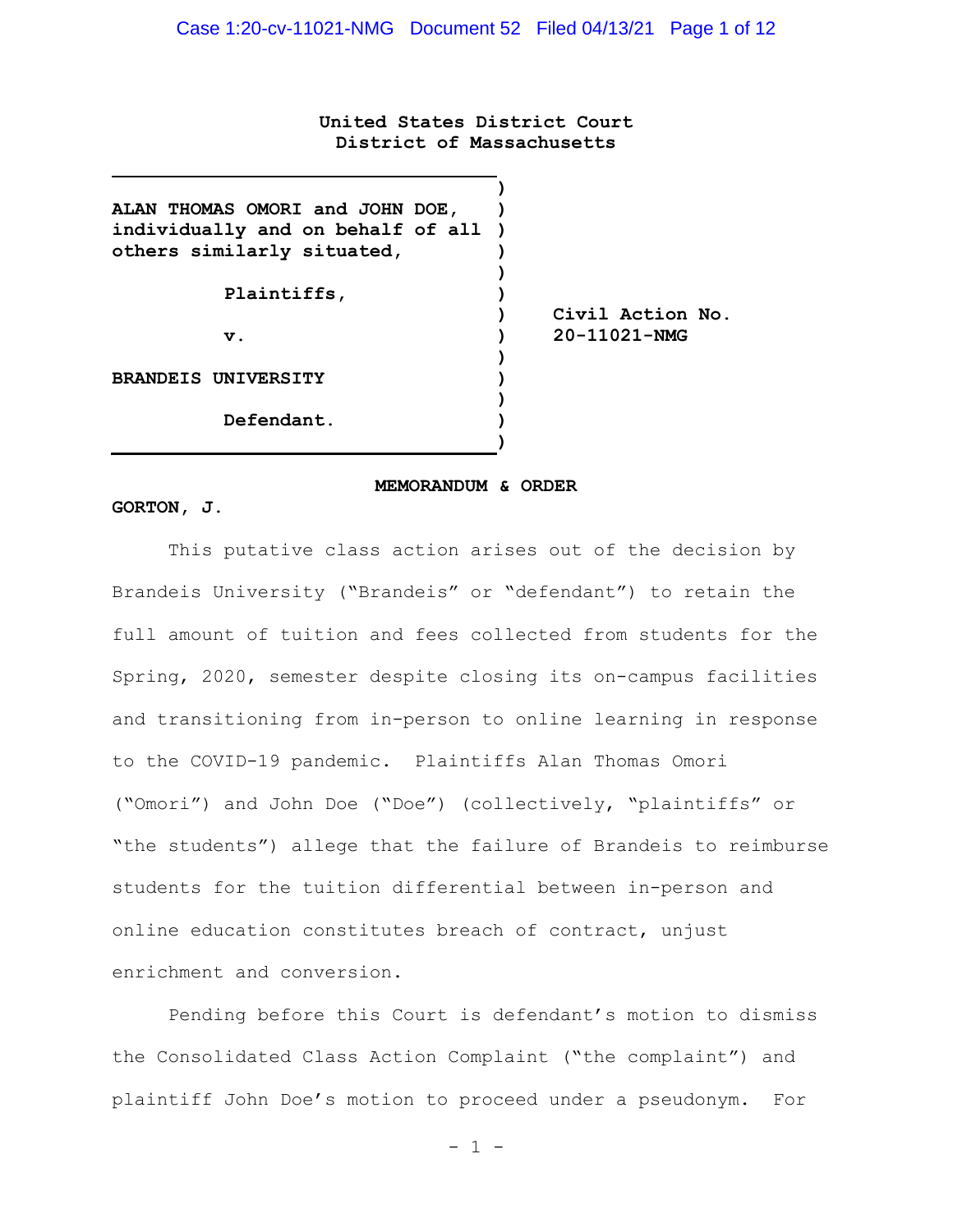## Case 1:20-cv-11021-NMG Document 52 Filed 04/13/21 Page 2 of 12

the reasons that follow, plaintiff's motion will be allowed and defendant's motion will be allowed, in part, and denied, in part.

#### **I. Background**

At the beginning of the Spring, 2020, academic term, plaintiffs were enrolled as full-time undergraduate students at Brandeis University, a private educational institution in Waltham, Massachusetts. The students had registered and paid for in-person courses, purportedly expecting to receive access to on-campus instruction, facilities and experience.

Prior to the COVID-19 pandemic, Brandeis provided its students with such an on-campus, in-person educational experience and offered only a few online courses. On March 11, 2020, however, Brandeis announced that all of its classes would be conducted in an online format due to the spread of the coronavirus. In the following days, Brandeis closed its library and other campus facilities, cancelled all in-person meetings and events, required all non-exempt students to move off campus and declared that remote-only instruction would continue for the remainder of the semester. The University offered students prorated refunds of room and board but declined to refund tuition and other fees.

In response, plaintiffs, on their own behalf and on behalf of other students, brought this four-count complaint, alleging

 $- 2 -$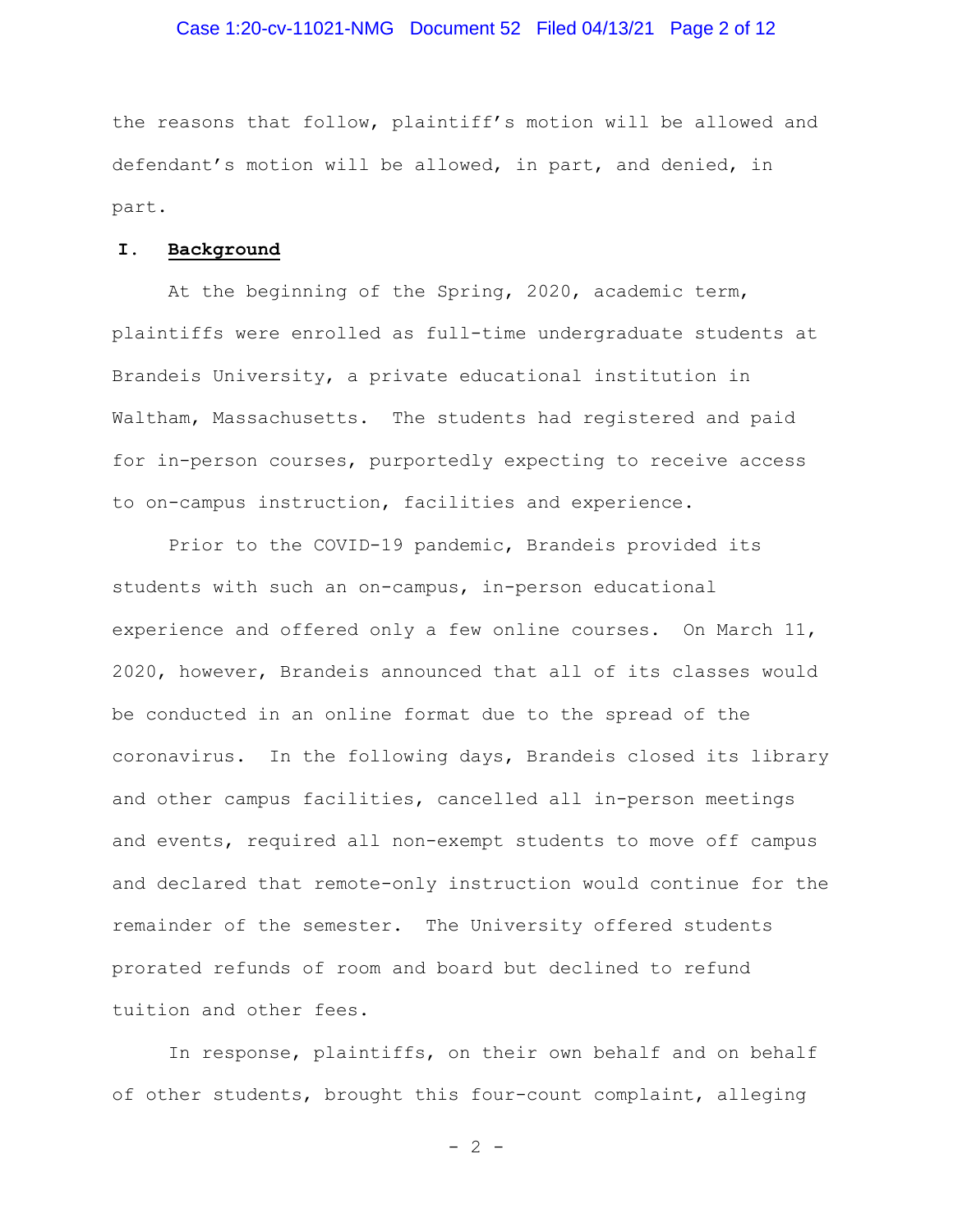# Case 1:20-cv-11021-NMG Document 52 Filed 04/13/21 Page 3 of 12

breach of contract (express and implied (Counts I & II), unjust enrichment (Count III) and conversion (Count IV). They seek to recover from Brandeis tuition and fees and/or room and board allegedly paid in consideration for "in-person instruction and use of campus facilities" which were denied during the second half of the Spring, 2020, academic term.

# **II. Motion to Dismiss**

#### **A. Legal Standard**

To survive a motion under Fed. R. Civ. P. 12(b)(6), the subject pleading must contain sufficient factual matter to state a claim for relief that is actionable as a matter of law and "plausible on its face." Ashcroft v. Iqbal, 556 U.S. 662, 678 (2009) (quoting Bell Atl. Corp. v. Twombly, 550 U.S. 544, 570 (2007)). A claim is facially plausible if, after accepting as true all non-conclusory factual allegations, the court can draw the reasonable inference that the defendant is liable for the misconduct alleged. Ocasio-Hernandez v. Fortuno-Burset, 640 F.3d 1, 12 (1st Cir. 2011).

When rendering that determination, a court may not look beyond the facts alleged in the complaint, documents incorporated by reference therein and facts susceptible to judicial notice. Haley v. City of Boston, 657 F.3d 39, 46 (1st Cir. 2011). A court also may not disregard properly pled factual allegations even if actual proof of those facts is

- 3 -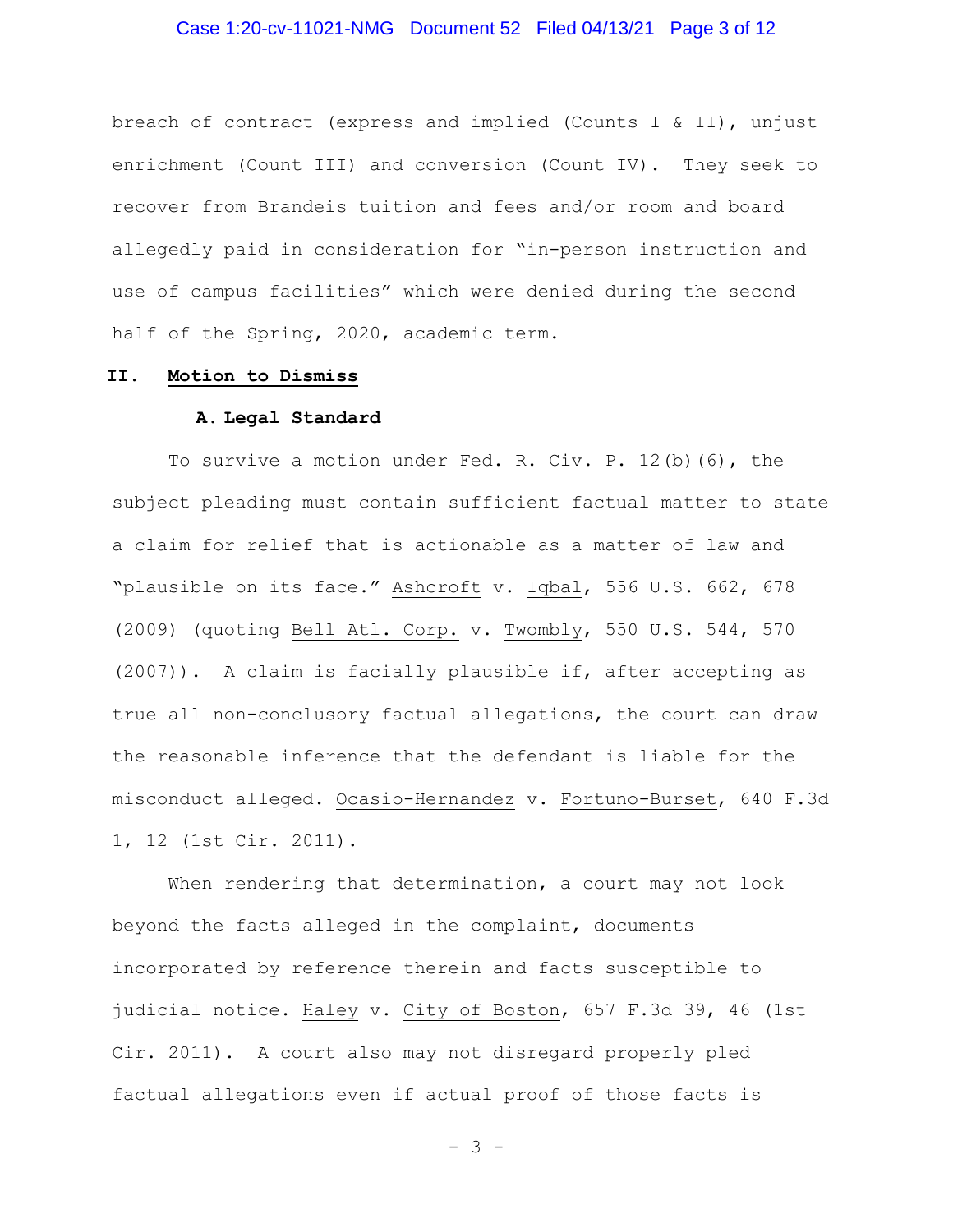# Case 1:20-cv-11021-NMG Document 52 Filed 04/13/21 Page 4 of 12

improbable. Ocasio-Hernandez, 640 F.3d at 12. Rather, the relevant inquiry focuses on the reasonableness of the inference of liability that the plaintiff is asking the court to draw. Id. at 13.

# **B. Application**

# **i. Educational Malpractice and Academic Freedom**

As a threshold matter, the contention of the University that plaintiffs' claims are simply disguised educational malpractice claims barred under Massachusetts law and the First Amendment to the United States Constitution is unavailing. The complaint challenges neither the substance nor the quality of the specific online courses or curriculum provided by Brandeis. See Chong v. Northeastern Univ., No. 20-cv-10844, 2020 WL 7338499, at \*2 n.1 (D. Mass. Dec. 14, 2020) ("The court is not convinced that plaintiffs' contract claim is merely a disguised educational malpractice claim [as] it appears to challenge the mere fact of the switch from in-person to online instruction, not the quality of the online education . . ." (emphasis in original)).

Moreover, plaintiffs do not complain that the online education provided by Brandeis was ineffective, or that they were unable to learn the relevant subject matter or earn academic credits. See Patel v. Univ. of Vt. and State Agric. Coll., No. 20-cv-61, 2021 WL 1049980, at \*5 (D. Vt. Mar. 15,

- 4 -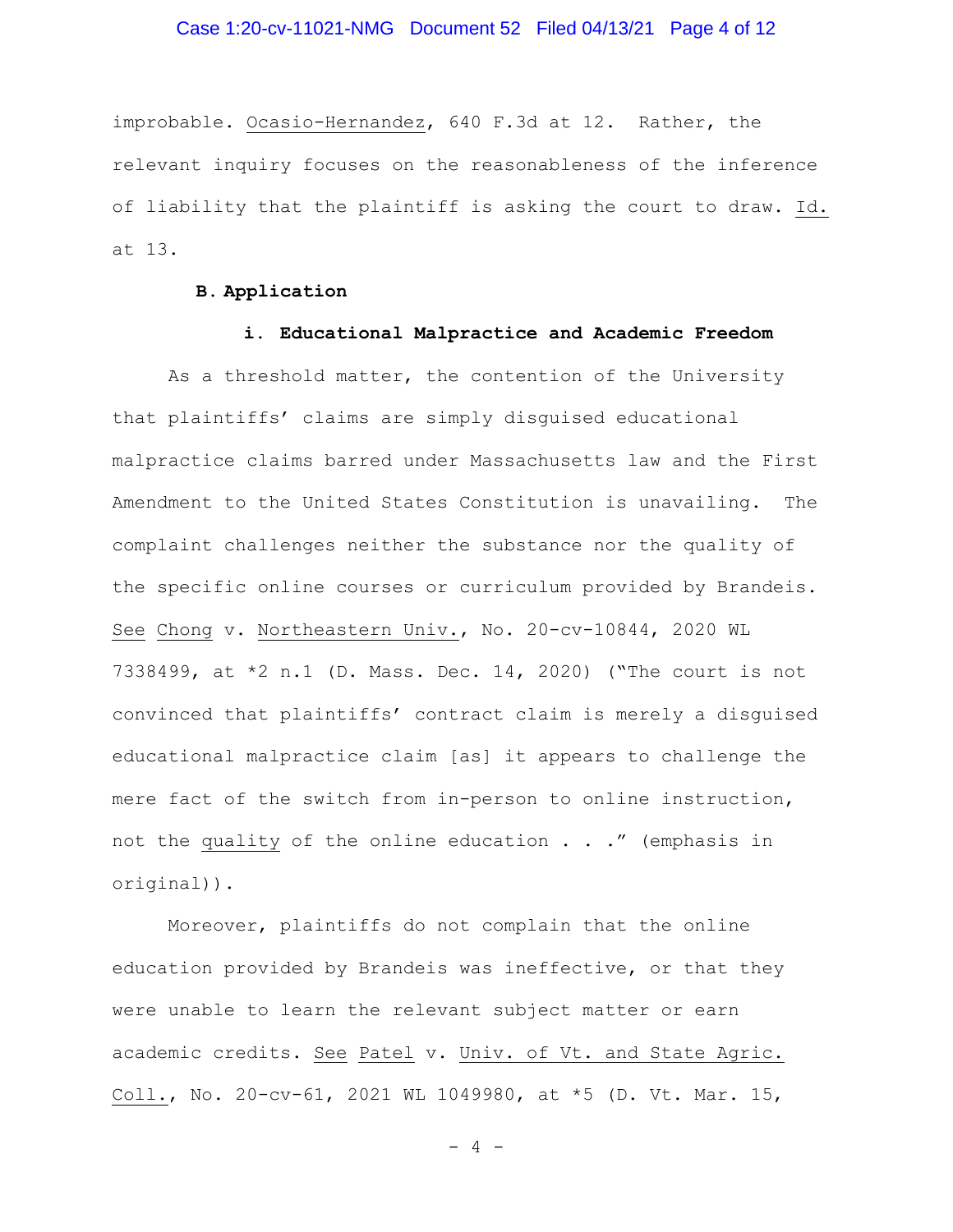## Case 1:20-cv-11021-NMG Document 52 Filed 04/13/21 Page 5 of 12

2021) (finding similar claims different from educational malpractice because the students were not challenging the effectiveness of online learning). Instead, plaintiffs seek the reimbursement for services for which they purportedly bargained and paid, i.e. in-person instruction and access to on-campus facilities. See In re Boston University COVID-19 Refund Litig.,  $-$  F. Supp. 3d  $-$ , 2021 WL 66443, at  $*$ 2 n.5 (D. Mass. Jan. 7, 2021).

Such claims sound in contract, not educational malpractice, and are therefore justiciable. Id. As the Seventh Circuit Court of Appeals has explained,

[i]n these cases, the essence of the plaintiff's complaint would not be that the institution failed to perform adequately a promised educational service, but rather that it failed to perform that service at all. Ruling on this issue would not require an inquiry into the nuances of educational processes and theories, but rather an objective assessment of whether the institution made a good faith effort to perform on its promise.

Ross v. Creighton University, 957 F.2d 410, 416 (7th Cir. 1992); see also Holmes v. Univ. of Mass. Suffolk Cty. Super. Ct., No. 208-cv-01025-B, slip op. at \*5 n.3 (Mar. 8, 2021) ("I agree with the many courts who have considered this question, locally and farther afield, that the sorts of claims pleaded here are not claims for educational malpractice." (internal marks omitted)).

Having concluded that plaintiffs have not made impermissible claims for educational malpractice, this Court

 $-5 -$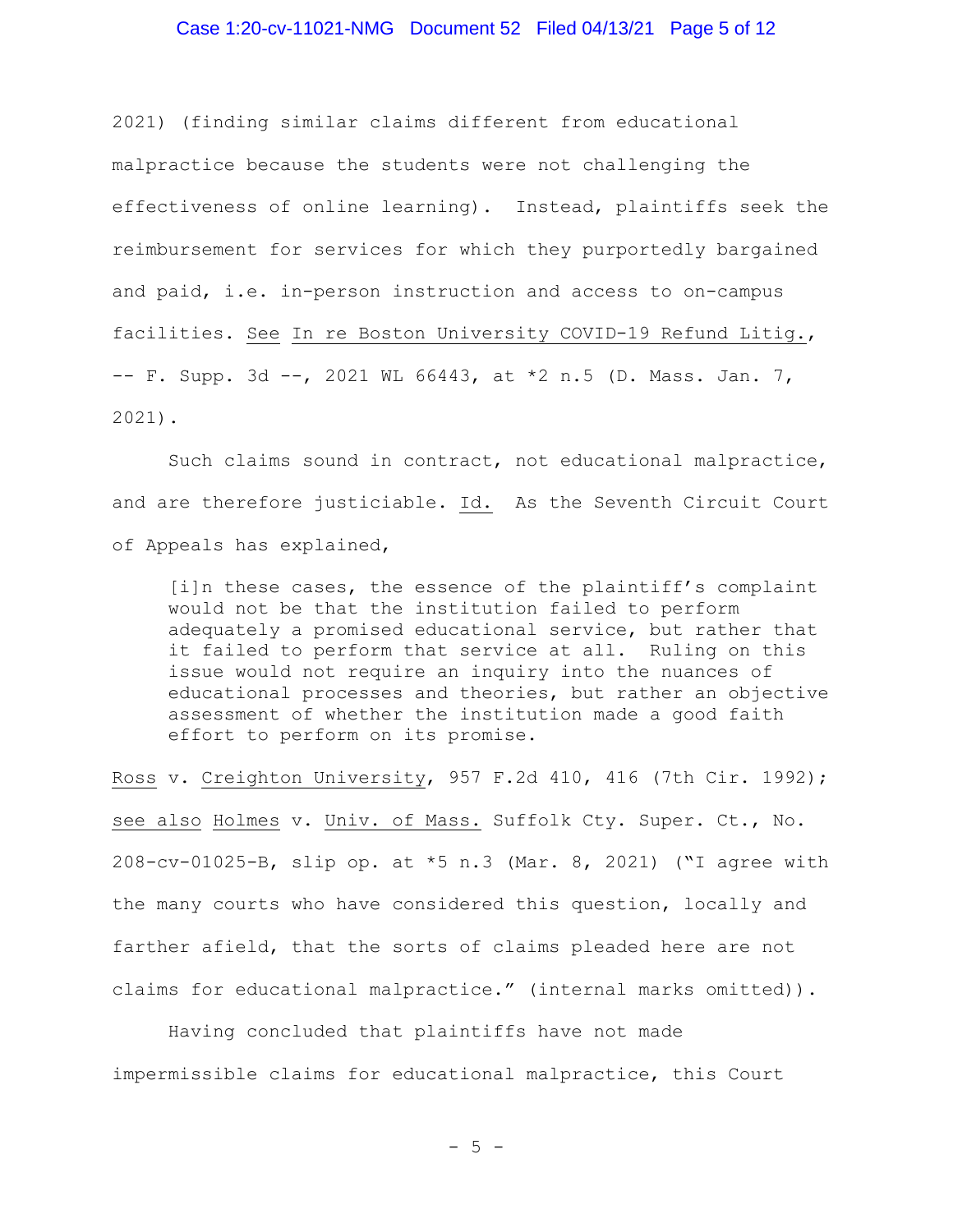# Case 1:20-cv-11021-NMG Document 52 Filed 04/13/21 Page 6 of 12

will determine whether plaintiffs have stated claims for relief as to each Count.

## **ii. Breach of Contract (Counts I and II)**

Brandeis contends that plaintiffs have failed to state a claim for breach of contract, either express or implied, because they have identified no legal basis for any contractual right to in-person instruction. It submits that the University made no contractual promise to provide exclusively in-person instruction under all circumstances, let alone during a pandemic, and has, instead, expressly "reserve[d] the right [of Brandeis] to make any changes in the course offerings without prior notice." That right, according to Brandeis, provides it with the discretion to find, inter alia,

a substitute for a renowned teacher who becomes ill, shift students from one classroom to another, or (as here) provide substitute means of teaching existing courses with the same professors and requirements.

Plaintiffs respond that the statements in Brandeis' online publications, academic bulletins and course listings constitute a specific promise to provide in-person instruction and oncampus opportunities. The University Bulletin, for instance, states that Brandeis offers "hands-on experience" and "state-ofthe-art studios". The course listings, furthermore, reference specific locations on campus at which each class is scheduled to take place. Finally, plaintiffs contend that tuition and fees

 $- 6 -$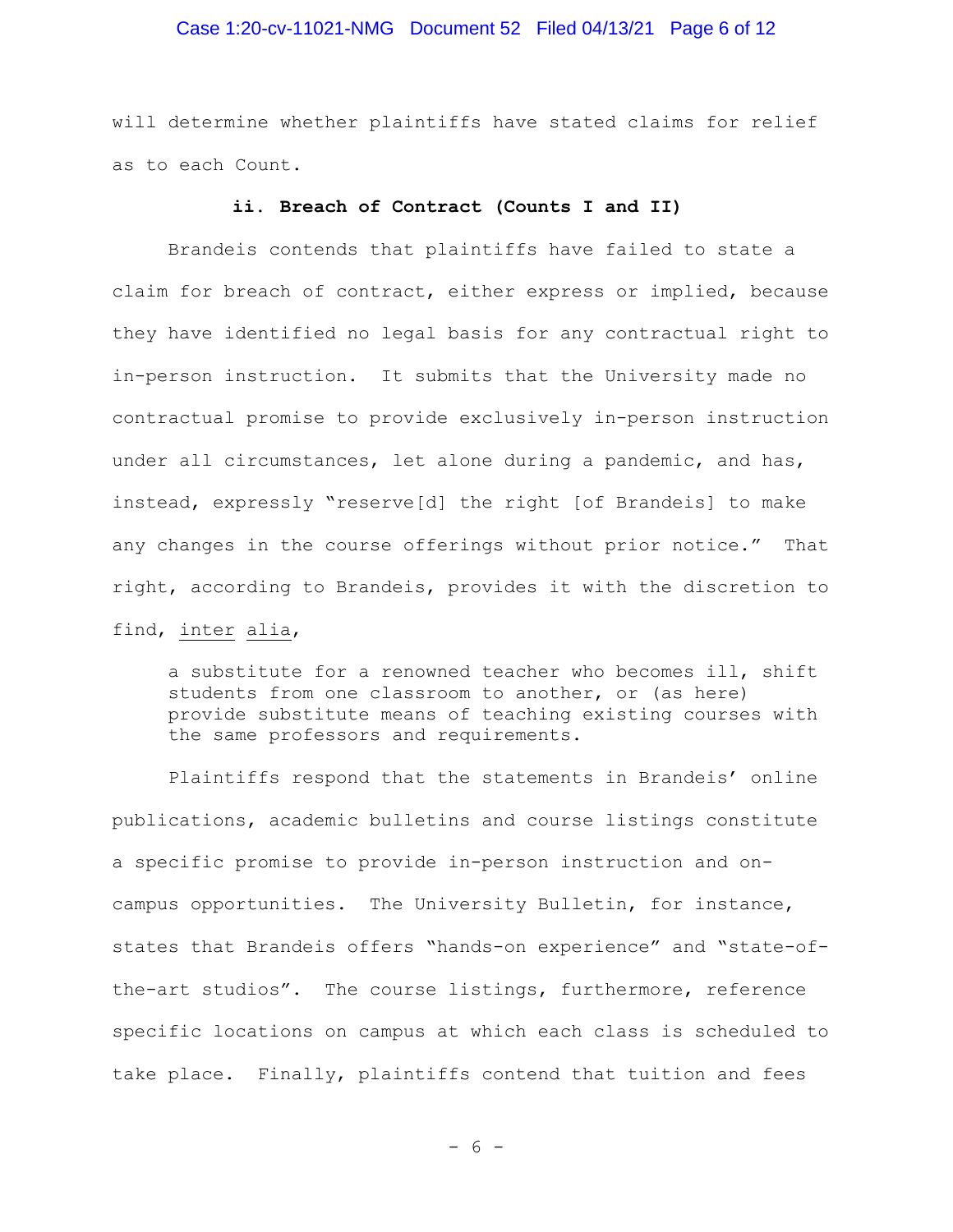### Case 1:20-cv-11021-NMG Document 52 Filed 04/13/21 Page 7 of 12

for online courses and programs are lower than those for inperson courses and programs, thereby indicating that online and in-person learning is differentiated.<sup>[1](#page-6-0)</sup>

To state a cause of action for breach of contract under Massachusetts law, a plaintiff must show

(1) a valid contract between the parties existed, (2) the plaintiff was ready, willing, and able to perform, (3) the defendant was in breach of the contract, and (4) the plaintiff sustained damages as a result.

In re Boston University COVID-19 Refund Litig., 2021 WL 66443, at \*2 (quoting Bose Corp. v. Ejaz, 732 F.3d 17, 21 (1st Cir. 2013)).

In the private education context, Massachusetts law has long recognized "a contractual relationship between the school and the student," DMP v. Fay School ex rel. Bd. of Trustees, 933 F. Supp. 2d 214, 223 (D. Mass. 2013), the governing terms of which are often set forth in a combination of the school's handbooks, policy manuals, brochures and other promotional materials. Guckenberger v. Boston Univ., 974 F. Supp. 106, 150 (D. Mass. 1997). Courts interpreting such terms

employ the standard of reasonable expectation—what meaning the party making the manifestation, the university, should reasonably expect the other party to give it.

<span id="page-6-0"></span><sup>&</sup>lt;sup>1</sup> The complaint alleges that Brandeis charges more than \$1,700 per credit hour for each in-person course but less than \$1,200 per credit hour for each online course.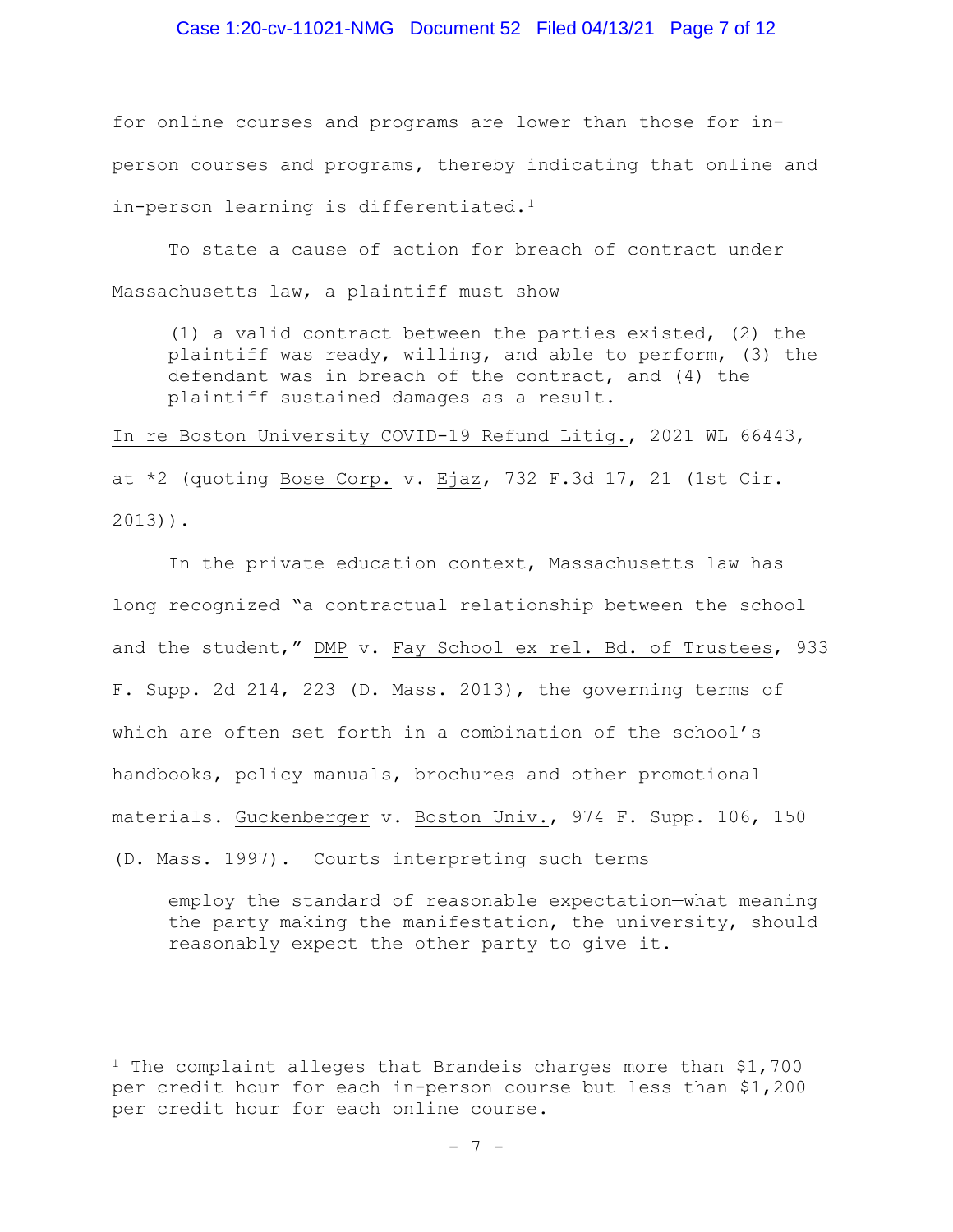Bleiler v. Coll. Of Holy Cross, No. 11-cv-11541, 2013 WL 4714340, at \*15 (D. Mass. Aug. 26, 2013).

Here, the factual allegations in the complaint support the inference that Brandeis should have reasonably expected its prospective students to understand its promotion of "hands-on experience" and "state-of-the-art studios", among other things, to be an offer of in-person instruction and on-campus facilities and experience. The complaint plausibly submits, furthermore, that students paid the (higher) on-campus tuition and fees charged for the Spring, 2020, academic term and registered for on-campus courses in consideration for receiving such services, hence forming a contract. See In re Boston COVID-19 Refund Litig., 2021 WL 66443, at  $*2$  ("[T]he court cannot, as a matter of law, say that no student could have reasonably expected that paying the tuition charged for the Spring semester of 2020 and registering for on-campus course would entitle them to in-person instruction."). The claim is that, by purportedly denying students such services while retaining full tuition, Brandeis has breached that contract.

Although Brandeis has reserved the right to make some changes to its course offerings, this Court cannot, at this stage of the litigation, rule as a matter of law that the disclaimer includes the right to convert all in-person courses to an online format. See Grant v. Target Corp., No. 15-cv-12972,

- 8 -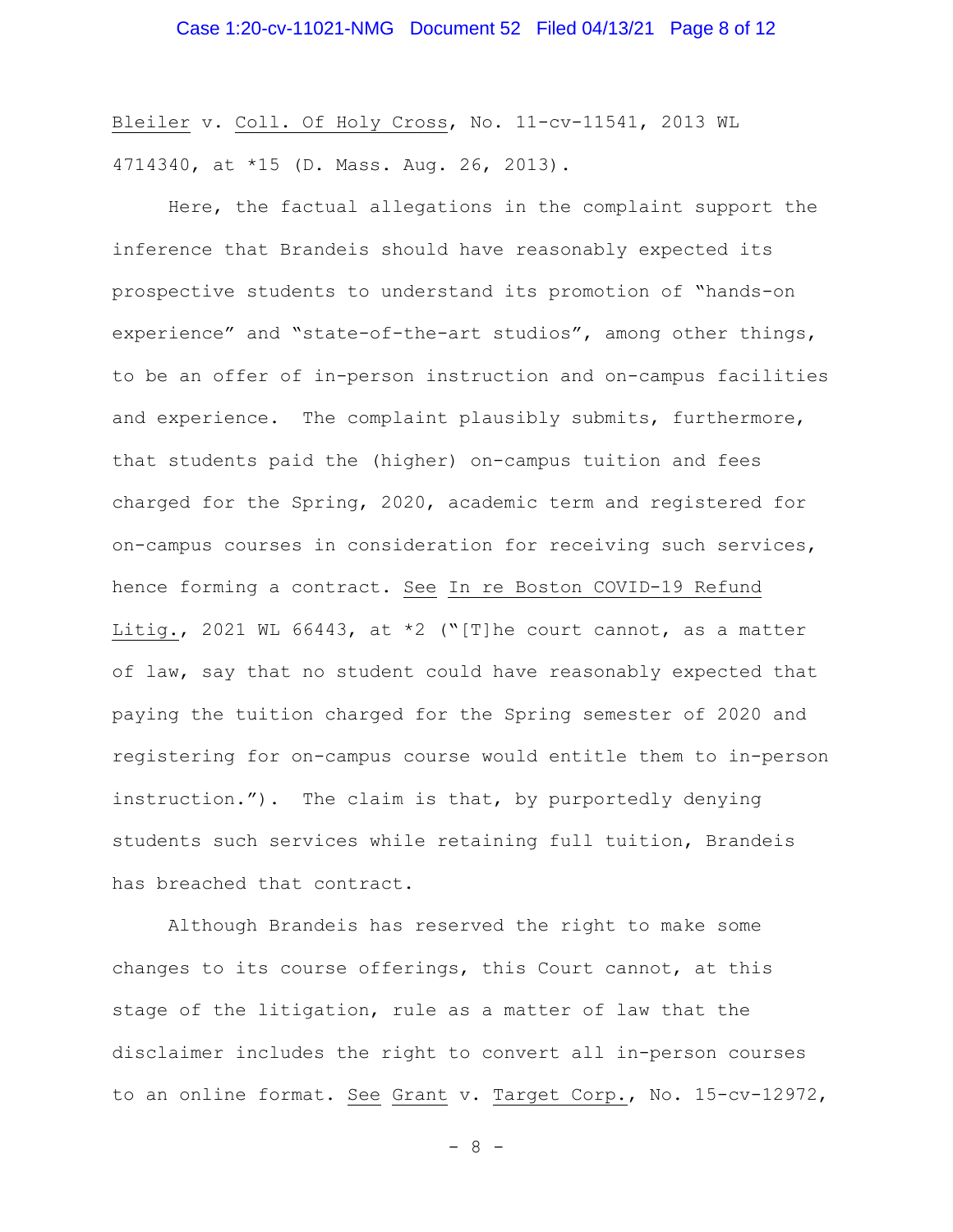# Case 1:20-cv-11021-NMG Document 52 Filed 04/13/21 Page 9 of 12

2017 WL 2434777, at \*4 (D. Mass. June 5, 2017) ("[E]ven where a manual contains unambiguous language disclaiming the formation of any contractual obligation, the overall context may sufficiently suggest a legally enforceable contract as to overwhelm the effect of the specific disclaimer." (internal quotation marks and citations omitted)). Accordingly, the COurt finds that plaintiffs have stated a claim for breach of contract and defendant's motion to dismiss will be denied as to Counts I and II.

## **iii. Unjust Enrichment (Count III)**

Under Massachusetts law, a claim for unjust enrichment requires a plaintiff to show that (1) he or she conferred a benefit upon the defendant, (2) the defendant accepted that benefit and (3) the defendant's retention of the benefit would be inequitable without payment for its value. Mass. Eye & Ear Infirmary v. QLT Photohterapeutics, Inc., 552 F.3d 47, 57 (1st Cir. 2009).

Brandeis argues that plaintiffs cannot, as a matter of law, state a claim for unjust enrichment because they have an adequate remedy at law, namely, a breach of contract action. Citing Shaulis v. Nordstrom, Inc., 865 F.3d 1, 16 (1st Cir. 2017) (noting that "a party with an adequate remedy at law cannot claim unjust enrichment."). At the same time, Brandeis disputes the existence of any contract between the parties

- 9 -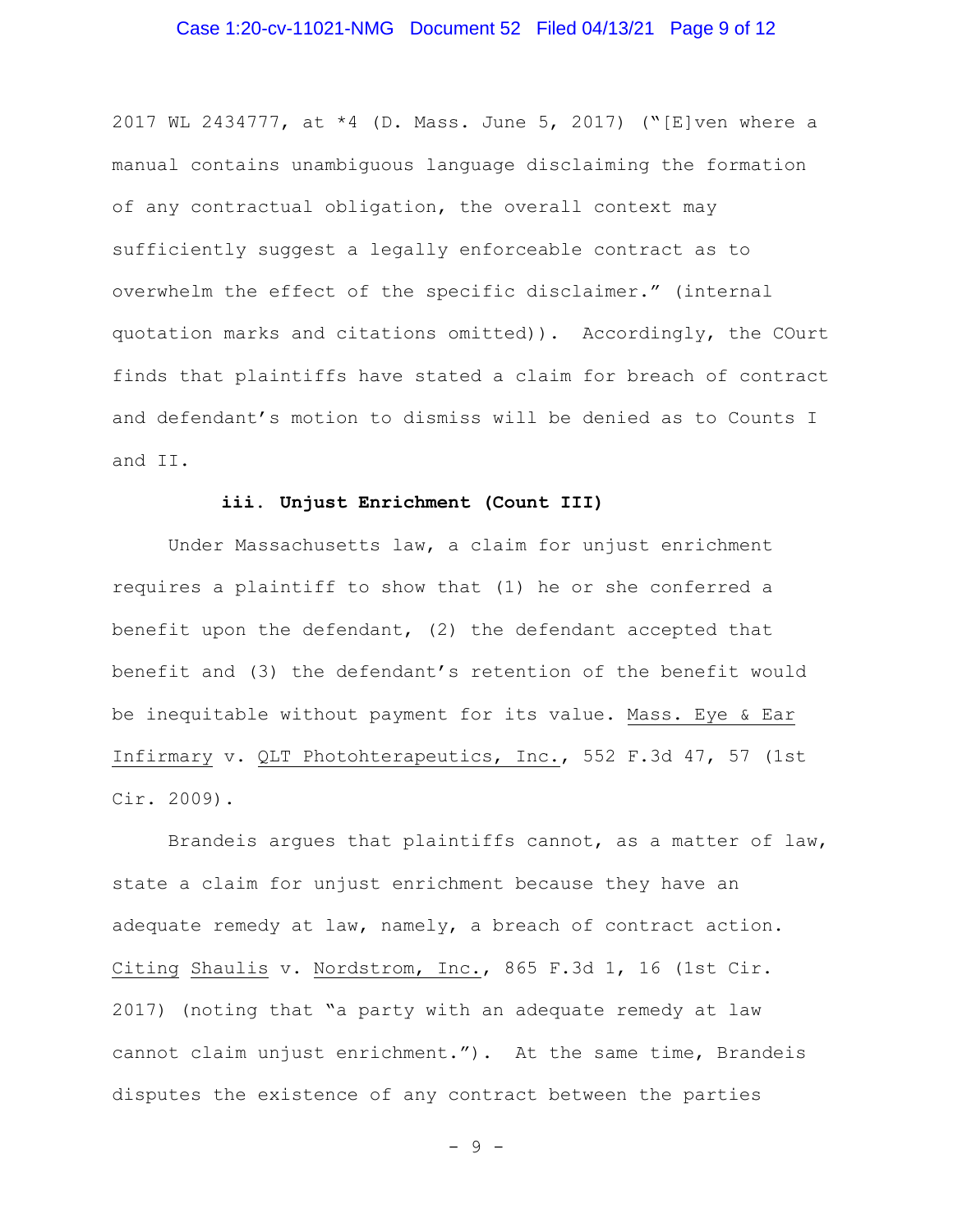# Case 1:20-cv-11021-NMG Document 52 Filed 04/13/21 Page 10 of 12

requiring in-person instruction and access to on-campus facilities and resources. Because plaintiffs plead unjust enrichment only to the extent that the parties do not have a contractual relationship, however, defendant's argument is of no avail. See In re Boston Univ. COVID-19 Refund Litig, 2021 WL 66443, at \*3 (denying the defendant university's motion to dismiss as to both breach of contract and unjust enrichment claims, finding it "inappropriate for the court to find plaintiffs limited to a contractual remedy at this juncture.").

In any event, plaintiffs state plausibly that they conferred a benefit on Brandeis (on-campus tuition and fees) and that Brandeis accepted that benefit without providing the oncampus experience for which plaintiffs paid, namely, in-person instruction and access to on-campus resources and facilities. Plaintiffs also state plausibly that retention of such tuition and fees by the University is unjust in light of the factual allegation that the cost of providing online courses is less than in-person courses. For those reasons, this Court will deny defendant's motion as to Count III.

## **iv. Conversion (Count IV)**

Conversion is the intentional or wrongful exercise of ownership or control by defendant over the personal property of another to which it has no right of possession. See Third Nat'l Bank v. Continental Ins. Co., 446 N.E.2d 380, 383 (Mass. 1983).

- 10 -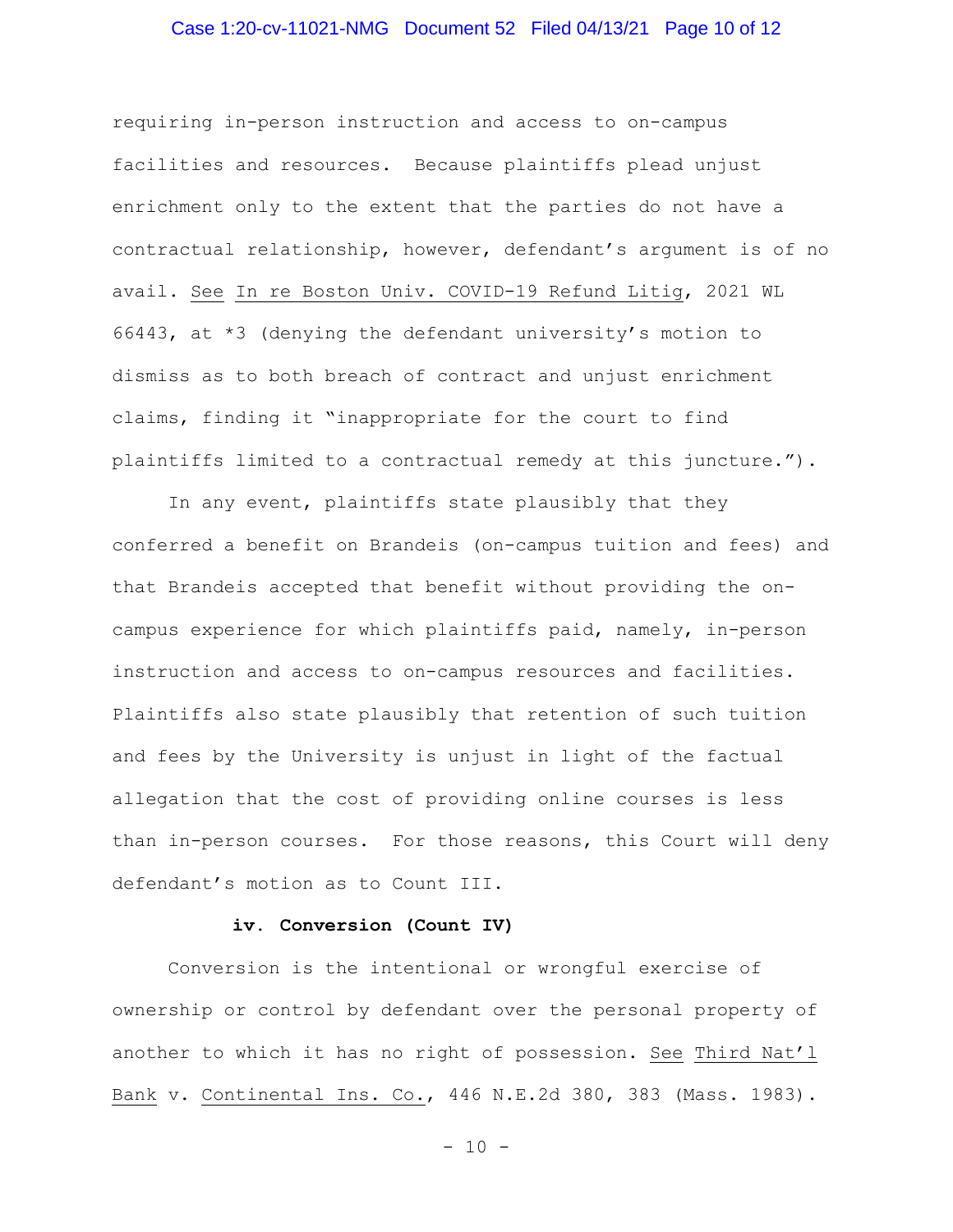# Case 1:20-cv-11021-NMG Document 52 Filed 04/13/21 Page 11 of 12

In order for money to be the subject of a conversion claim, the plaintiff must identify a specific pool or fund in which he or she has a possessory interest. See Wollaston Indus., LLC v. Ciccone, No. 19-cv-10678, 2019 WL 6841987, at \*2 (D. Mass. Dec. 16, 2019).

Here, plaintiffs contend that they entrusted specific sums of money to Brandeis, i.e. tuition and fees, in order to receive in-person instruction. Although Brandeis retained the money, plaintiffs aver, it failed to provide them with in-person instruction, thereby converting their funds. Because plaintiffs seek a refund of only some unspecified, prorated portion of their payments rather than specific funds in which they have a possessory interest, however, they have not stated a claim for conversion. See Salerno v. Fla. Southern Coll., 488 F. Supp. 3d 1211, 1218 (M.D. Fla. 2020).

To the extent plaintiffs contend that Brandeis has converted their right to in-person education, moreover, those allegations likewise cannot support a claim for conversion because such rights do not constitute "personal property" for the purpose of that tort. See Karter v. Pleasant View Gardens, 248 F. Supp. 3d 299, 315 (D. Mass. 2017) (concluding that the theft of intangible property generally cannot support a claim for conversion). Thus, Count IV will be dismissed.

- 11 -